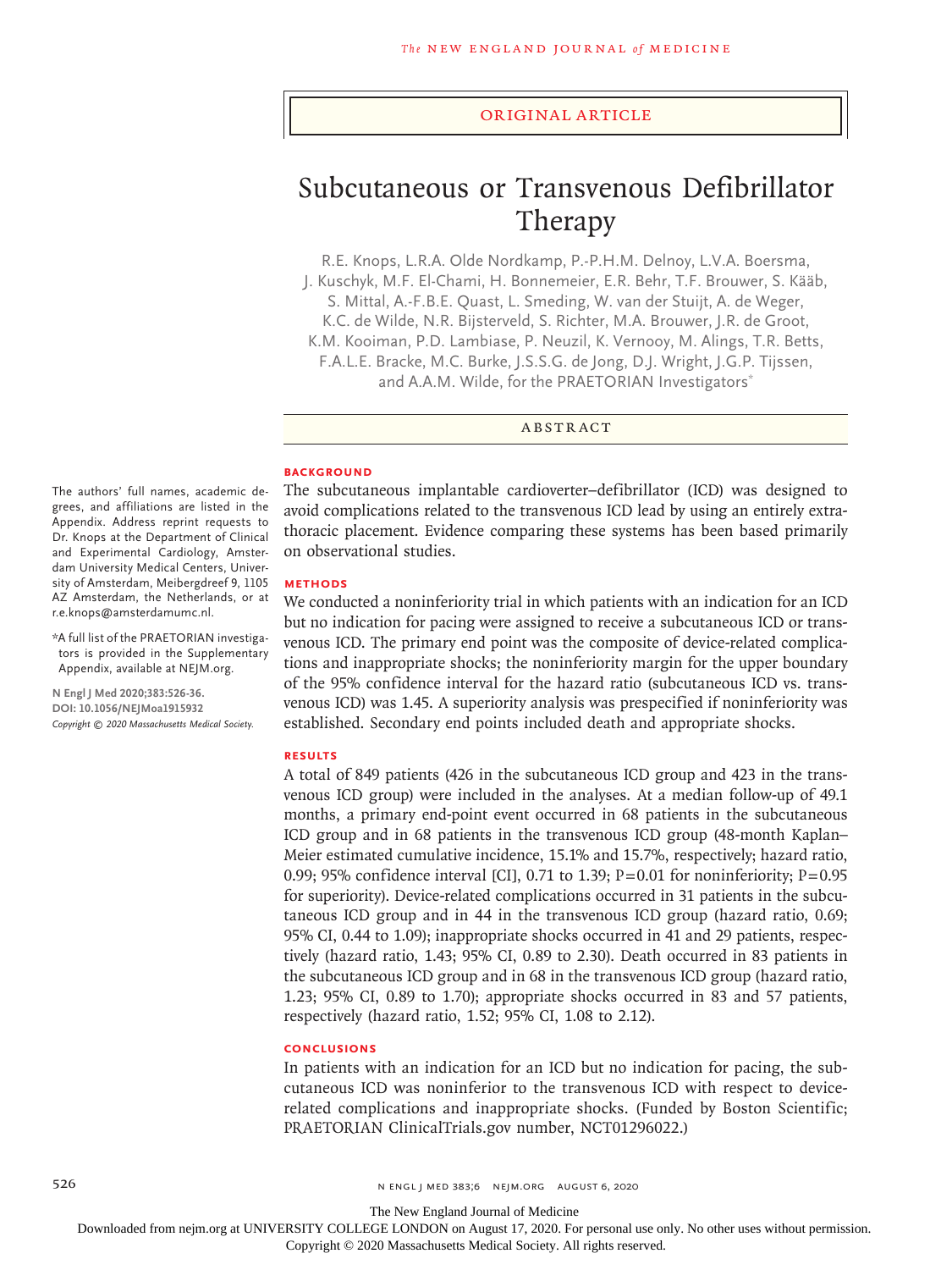$\prod_{\text{deap}}$ mplantable cardioverter–defibrillators (ICDs) have been proven to be efficacious in the prevention of sudden cardiac death.<sup>1-3</sup> Transvenous lead placement for cardiac sensing and defibrillation has been the standard for ICD design for several decades. However, important limitations of the technique include complications related to lead insertion, such as pneumothorax and cardiac perforation, and longterm complications, such as lead endocarditis and lead dysfunction.4 To avoid such complications, an entirely subcutaneous ICD was introduced as an alternative.<sup>5</sup> The extrathoracic placement of the subcutaneous ICD circumvents the need to enter the heart and vasculature but makes it impossible for the device to deliver pacing therapy.

Class IIa recommendations for the subcutaneous ICD in U.S. and European guidelines for patients in whom pacing therapy for bradycardia, cardiac resynchronization, or antitachycardia pacing is not indicated are based on experience from observational studies.<sup>6-9</sup> The Prospective Randomized Comparison of Subcutaneous and Transvenous Implantable Cardioverter Defibrillator Therapy (PRAETORIAN) trial evaluated whether the subcutaneous ICD would be noninferior to the transvenous ICD with regard to short-term and long-term device-related complications and inappropriate shocks.

#### Methods

#### **Trial Design and Oversight**

We conducted this investigator-initiated, international, randomized, noninferiority trial in the United States and Europe. The principal coordinating investigators were responsible for the design of the trial, which has been published previously.10 The Academic Medical Center Amsterdam was responsible for site contracting, data collection, monitoring, and management. Trial design and execution were overseen by a steering committee, and the conduct of the trial and the safety of the patients were overseen by an independent data and safety monitoring board. The protocol, which is available with the full text of this article at NEJM.org, was approved by the institutional review board at all participating centers.

This trial was funded by Boston Scientific, which had no role in the design of the trial,

analysis of the data, or the drafting and submission of the manuscript. The principal investigators analyzed the data in accordance with the statistical analysis plan and prepared the manuscript. The authors vouch for the accuracy and completeness of the data and for the fidelity of the trial to the protocol.

# **Trial Population**

Patients were eligible for entry into this trial if they were 18 years of age or older and had a class I or IIa indication for ICD therapy for primary or secondary prevention, according to the guidelines from the American College of Cardiology–American Heart Association Task Force on Clinical Practice Guidelines and the Heart Rhythm Society or those from the European Society of Cardiology.6,8 Key exclusion criteria were previous ICD implantation, unsuitability for subcutaneous ICD therapy according to QRS-T– wave sensing analysis (see the Supplementary Appendix, available at NEJM.org), and indications for either bradycardia pacing or biventricular pacing. We also excluded patients with known ventricular tachycardia at a rate below 170 beats per minute or with refractory recurrent monomorphic ventricular tachycardia that could not be managed with medication or ablation therapy because, for such patients, antitachycardia pacing was considered to be an especially important therapeutic option. Detailed inclusion and exclusion criteria are provided in the Supplementary Appendix. All the patients provided written informed consent.

#### **Randomization and Procedures**

Eligible patients were randomly assigned in a 1:1 ratio to receive either a subcutaneous ICD or transvenous ICD, with stratification according to center. Block sizes ranging from two to eight were used to conceal treatment assignments. All subcutaneous ICDs were manufactured by Cameron Health–Boston Scientific. The choice of transvenous ICD manufacturer was at the discretion of the physician performing the implantation. All transvenous ICDs were singlechamber devices unless a dual-chamber device was deemed to be necessary for the discrimination of arrhythmia. The procedures regarding implantation, defibrillation testing, and hospital discharge followed local clinical practice. All the patients were seen at a follow-up visit with-

The New England Journal of Medicine

Downloaded from nejm.org at UNIVERSITY COLLEGE LONDON on August 17, 2020. For personal use only. No other uses without permission.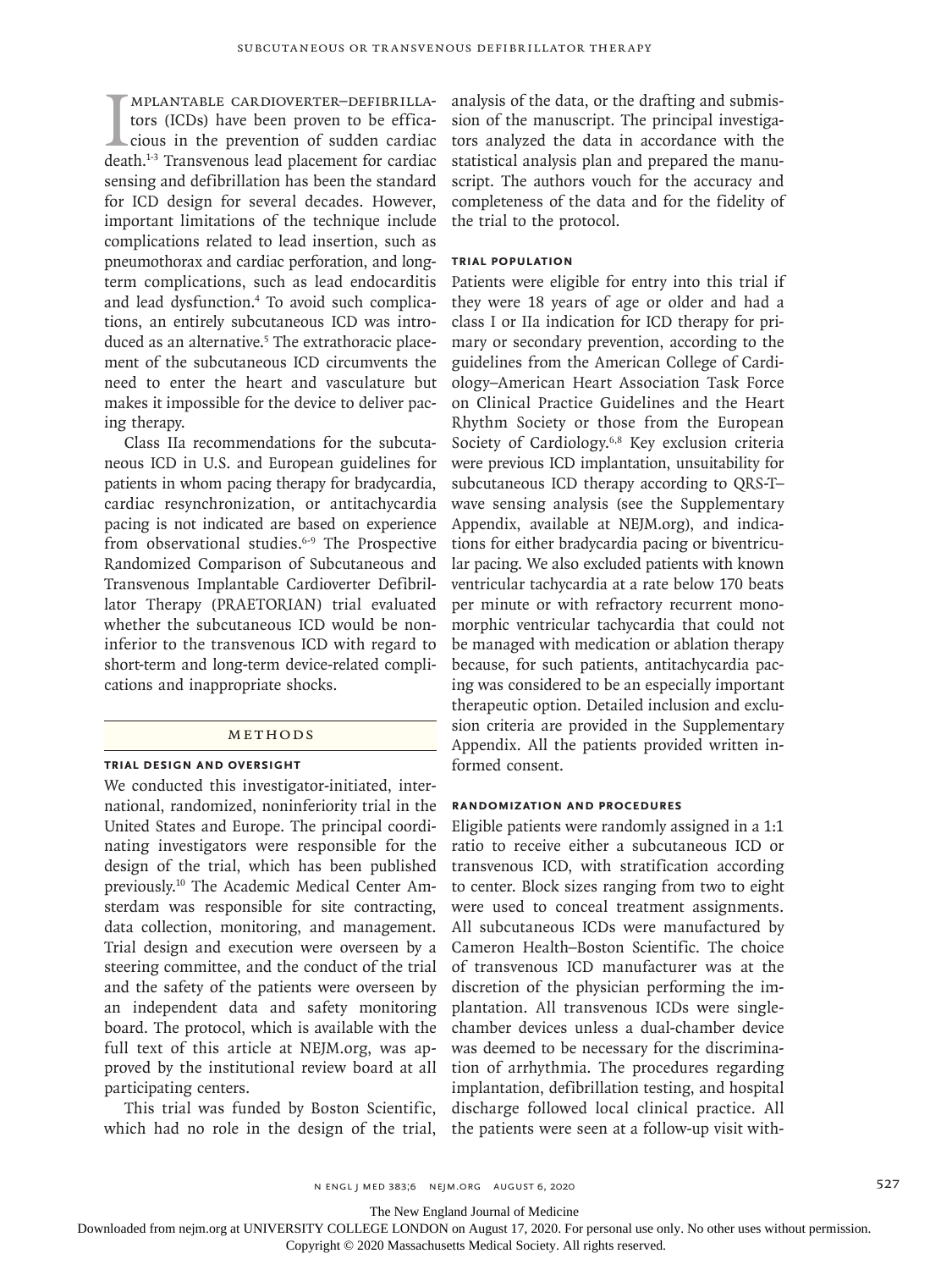in 4 months after implantation. Thereafter, ICDs were interrogated at least twice per year, and patients had at least one annual visit to the outpatient clinic.

# **ICD Programming**

Programming of the parameters for the detection of ventricular tachycardia or ventricular fibrillation and for therapeutic variables was standardized and based on the best available evidence at the time of protocol development.<sup>11</sup> Programming strategies were comparable between the two treatment groups. The cutoff for the fast ventricular tachycardia zone was set as close to 182 beats per minute as possible, given differences in manufacturer programming options, with one burst of antitachycardia pacing for the transvenous ICD. The cutoff for the ventricular fibrillation zone was 250 beats per minute. Deviation from the recommended device programming was allowed in order to fit the specific characteristics of the patient. Details are provided in the Supplementary Methods section in the Supplementary Appendix.

#### **End Points**

The composite primary end point of the trial consisted of device-related complications and inappropriate shocks. Complications included device infection that led to the extraction of the lead or generator; pocket hematoma that led to drainage, blood transfusion, or prolongation of hospitalization; device-related thrombotic events; pneumothorax or hemothorax that led to intervention or prolongation of hospitalization; cardiac perforation or tamponade; lead repositioning or replacement; and other complications related to the lead or generator that led to medical or surgical intervention. An ICD shock was classified as inappropriate when it was delivered for any rhythm other than ventricular fibrillation or ventricular tachycardia. Secondary end points included the individual components of the primary end point, death from any cause, appropriate ICD therapy (including antitachycardia pacing), major adverse cardiac events, hospitalization for heart failure, and crossover between the assigned devices.

A clinical-events committee consisting of three electrophysiologists who were not otherwise involved in the trial adjudicated all clinical and arrhythmic events. Shock therapy and other arrhythmic events that were derived from regular device interrogation were classified as being either appropriate or inappropriate according to the rhythm that initiated the therapy. Hence, shocks without electrograms were not adjudicated. A complete overview of trial end points and definitions is provided in the Supplementary Appendix.

#### **Statistical Analysis**

The trial was designed to test the hypothesis of noninferiority of the subcutaneous ICD as compared with the transvenous ICD with respect to the time from device implantation to the first occurrence of a primary end-point event. The noninferiority margin for the upper boundary of the 95% confidence interval for the hazard ratio was set at 1.45. The estimation of cumulative incidence and sample-size justification have been reported previously.10 We estimated that the occurrence of a primary end-point event in the transvenous ICD group would be 17.2% at 48 months.1,11 Assuming that 5% of patients would discontinue the trial, we calculated that the enrollment of 425 patients in each group would provide the trial with 85% power to show noninferiority of the subcutaneous ICD at a one-sided alpha level of 0.025. A superiority analysis was prespecified if noninferiority was established.

Analyses for all the end points were performed in the modified intention-to-treat population, which included patients according to the group to which they had been randomly assigned, regardless of the device they received. Patients who did not receive either device after randomization or who underwent randomization in error were excluded from the analyses. A sensitivity analysis was performed in the astreated population, which included patients according to the treatment that they first received. Additional sensitivity analyses included, among others, a competing-risks analysis to account for death and incomplete follow-up, an analysis to account for missing electrographic data from the device, and a multiple imputation analysis by fully conditional specification.<sup>12</sup>

For the time-to-event analyses, cumulative incidence curves were constructed with the use of the Kaplan–Meier method, and hazard ratios and 95% confidence intervals were calculated by Cox proportional-hazards models. For these analyses, missing data were presumed to be missing

The New England Journal of Medicine

Downloaded from nejm.org at UNIVERSITY COLLEGE LONDON on August 17, 2020. For personal use only. No other uses without permission.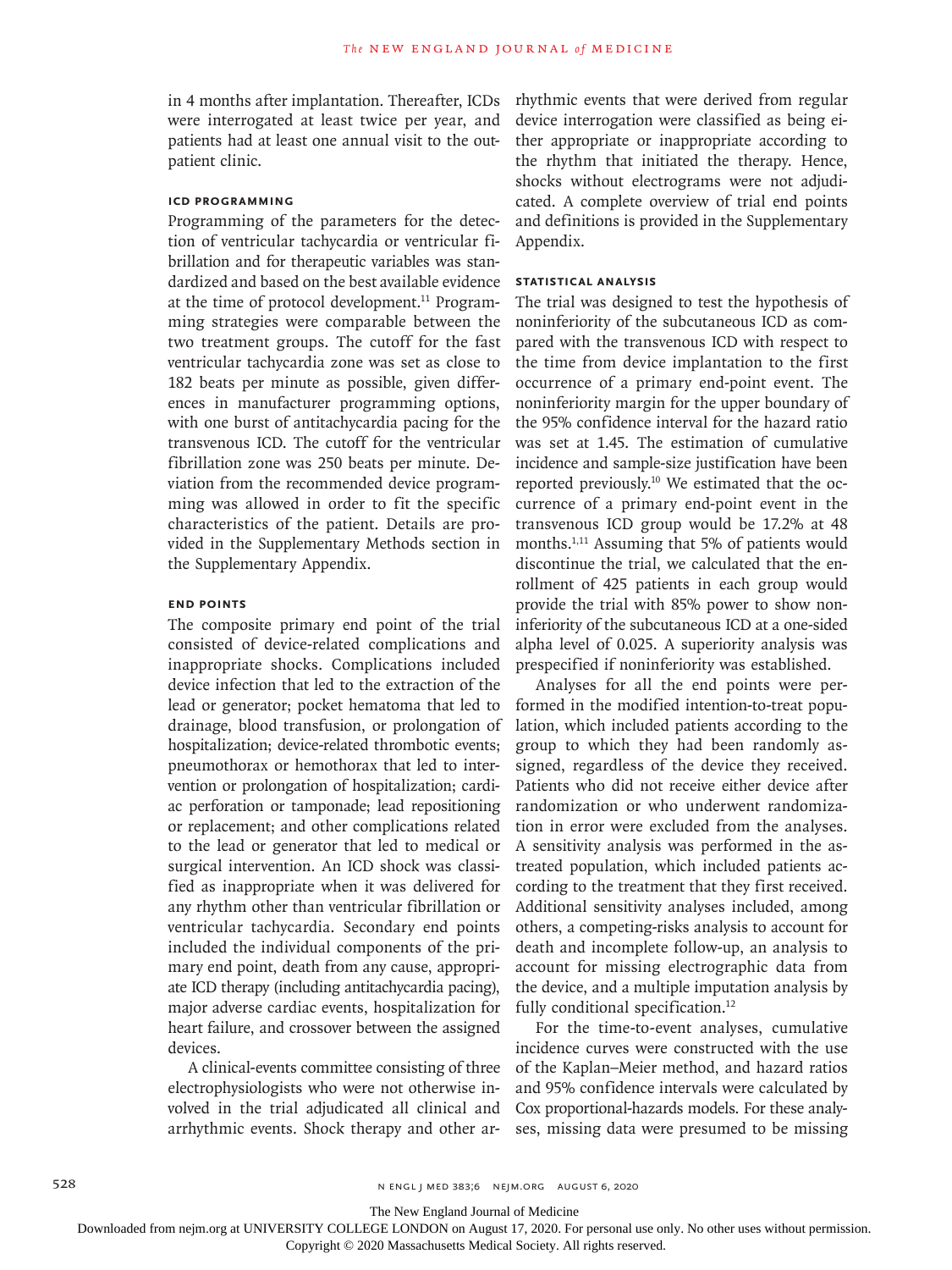

#### **Figure 1. Randomization, Implantation, and Follow-up of the Patients.**

Screening details and the reasons for exclusion are presented in Figure S1 and Table S2, respectively. A total of 16 patients in the group that was assigned to receive the subcutaneous implantable cardioverter–defibrillator (ICD) and 11 patients in the group that was assigned to receive the transvenous ICD were excluded from the modified intention-to-treat analysis because they either did not undergo ICD implantation or had undergone randomization in error. A total of 4 patients in the subcutaneous ICD group and 6 patients in the transvenous ICD group never underwent any attempt to implant the assigned device but instead received the alternate device. A total of 70 patients in the subcutaneous ICD group and 56 patients in the transvenous ICD group died before having a composite primary end-point event (device-related complication or inappropriate shock).

at random, and data were censored for patients mentary Appendix. Statistical analyses were perwith incomplete follow-up on the last known formed with the use of R software, version 3.6.2 event-free day. The confidence intervals were not (R Core Team). adjusted for multiplicity and therefore should not be used to infer definitive treatment effects. Prespecified subgroups that were defined according to age, sex, and body-mass index were **Patients and Implantations** analyzed for the occurrence of a primary end-From March 2011 through January 2017, a total point event. Additional information regarding of 876 patients were enrolled at 39 centers in the statistical analyses is provided in the Supple-Europe and the United States (Fig. 1 and Table S1

#### **RESULTS**

The New England Journal of Medicine

Downloaded from nejm.org at UNIVERSITY COLLEGE LONDON on August 17, 2020. For personal use only. No other uses without permission.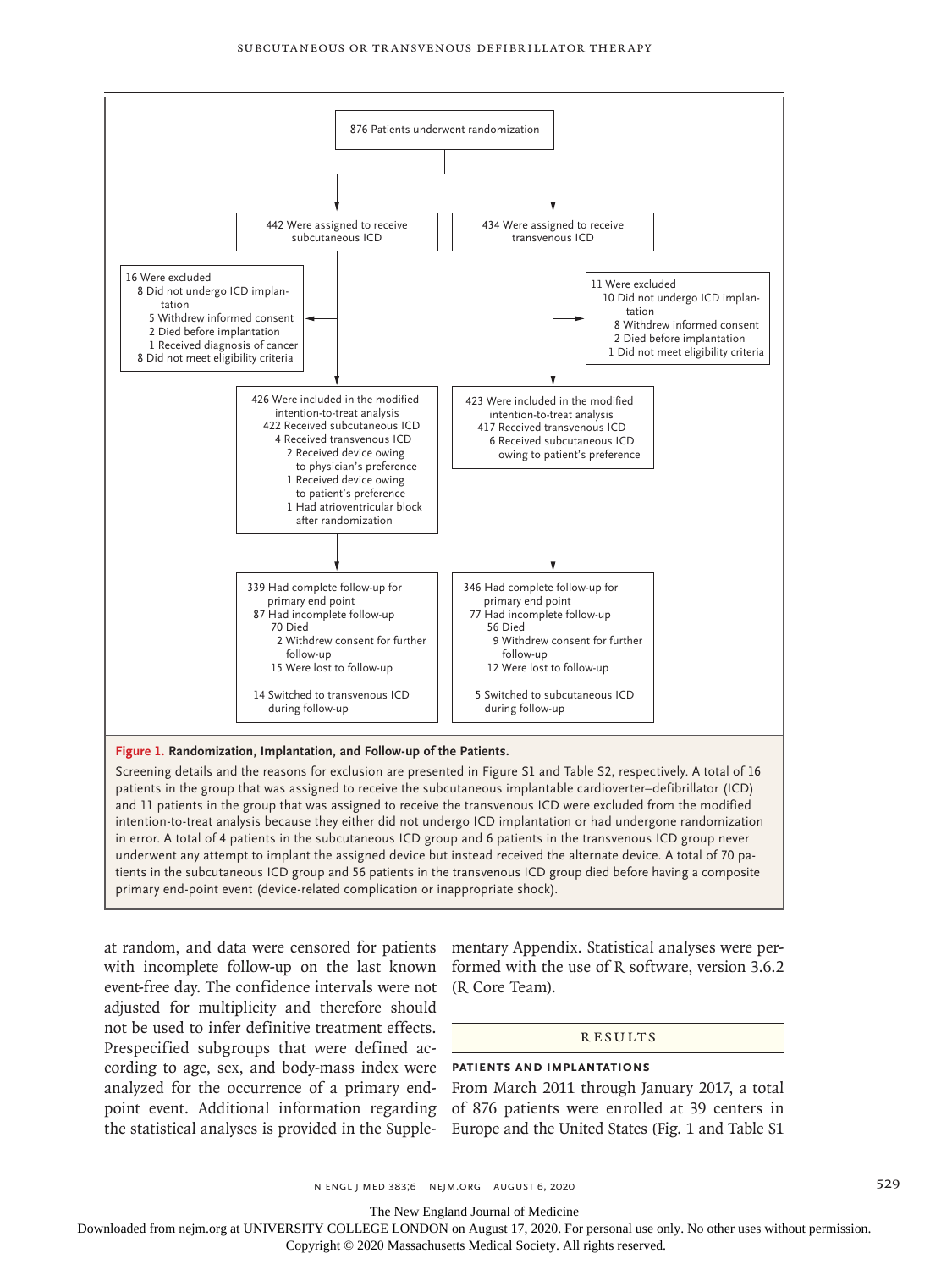| Table 1. Characteristics of the Patients at Baseline.*                  |                                 |                                       |
|-------------------------------------------------------------------------|---------------------------------|---------------------------------------|
| Characteristic                                                          | Subcutaneous ICD<br>$(N = 426)$ | <b>Transvenous ICD</b><br>$(N = 423)$ |
| Median age (IQR) - yr                                                   | $63(54-69)$                     | 64 (56-70)                            |
| Female sex - no. (%)                                                    | 89 (20.9)                       | 78 (18.4)                             |
| Diagnosis - no. (%)                                                     |                                 |                                       |
| Ischemic cardiomyopathy                                                 | 289 (67.8)                      | 298 (70.4)                            |
| Nonischemic cardiomyopathy                                              | 99 (23.2)                       | 98 (23.2)                             |
| Genetic arrhythmia syndrome                                             | 20(4.7)                         | 18(4.3)                               |
| Hypertrophic cardiomyopathy                                             | 15(3.5)                         | 7(1.7)                                |
| Idiopathic ventricular fibrillation                                     | 11(2.6)                         | 5(1.2)                                |
| Congenital heart disease                                                | 3(0.7)                          | 3(0.7)                                |
| Other <sup>+</sup>                                                      | 4(0.9)                          | 1(0.2)                                |
| Secondary prevention - no. (%)                                          | 80 (18.8)                       | 84 (19.9)                             |
| Median ejection fraction (IQR) - %                                      | $30(25-35)$                     | $30(25-35)$                           |
| Mean QRS duration - msec                                                | $105 \pm 19$                    | $105 \pm 20$                          |
| NYHA class - no./total no. (%)                                          |                                 |                                       |
| $\mathsf{I}$                                                            | 144/423 (34.0)                  | 134/421 (31.8)                        |
| $\mathbf{H}$                                                            | 205/423 (48.5)                  | 223/421 (53.0)                        |
| III or IV                                                               | 74/423 (17.5)                   | 64/421 (15.2)                         |
| Median body-mass index (IQR) $\dot{x}$                                  | 27.0 (24.5-30.5)                | 27.9 (25.2-31.7)                      |
| Hypertension or use of antihypertensive drugs - no./total no. (%)       | 227/424 (53.5)                  | 240/419 (57.3)                        |
| Hypercholesterolemia or use of lipid-lowering drugs - no./total no. (%) | 161/419 (38.4)                  | 175/418 (41.9)                        |
| Current or recent smoking - no./total no. (%)                           | 119/406 (29.3)                  | 139/401 (34.7)                        |
| Diabetes mellitus - no./total no. (%)                                   | 112/426 (26.3)                  | 126/421 (29.9)                        |
| Previous CABG - no./total no. (%)                                       | 86/425 (20.2)                   | 85/421 (20.2)                         |
| History of atrial fibrillation - no./total no. (%)                      | 115/426 (27.0)                  | 93/420 (22.1)                         |
| History of nonsustained ventricular tachycardia - no./total no. (%)     | 46/423 (10.9)                   | 44/417 (10.6)                         |
| History of syncope - no./total no. (%)                                  | 23/420 (5.5)                    | 33/418 (7.9)                          |
| Site location - no. (%)                                                 |                                 |                                       |
| Europe                                                                  | 394 (92.5)                      | 395 (93.4)                            |
| <b>United States</b>                                                    | 32(7.5)                         | 28(6.6)                               |
| Median time from randomization to device implantation $(IQR)$ — days    | $7.5(1.0-29.0)$                 | $6.0(1.0-26.5)$                       |

\* Plus–minus values are means ±SD. CABG denotes coronary-artery bypass grafting, ICD implantable cardioverter–defibrillator, IQR interquartile range, and NYHA New York Heart Association.

† The patients in this category had ventricular fibrillation due to coronary spasm (one patient in the subcutaneous ICD group and one in the transvenous ICD group), coronary dissection (one in the subcutaneous ICD group), ischemic stroke (one in the subcutaneous ICD group), and myocarditis (one in the subcutaneous ICD group).

‡ The body-mass index is the weight in kilograms divided by the square of the height in meters.

in the Supplementary Appendix). Information about patients who underwent screening and reasons for exclusion are provided in Figure S1 and Table S2. Of the 876 patients enrolled, 27 were excluded from the primary analysis; 18 did not undergo ICD implantation and 9 had undergone randomization in error. A total of 849 pa-

tients were included in the primary analysis; of these patients, 426 were randomly assigned to the subcutaneous ICD group and 423 to the transvenous ICD group (Fig. 1). The clinical characteristics of the patients at baseline were similar in the two groups (Table 1). The median age of the patients was 63 years (interquartile

530 n engl j med 383;6 nejm.org August 6, 2020

The New England Journal of Medicine

Downloaded from nejm.org at UNIVERSITY COLLEGE LONDON on August 17, 2020. For personal use only. No other uses without permission.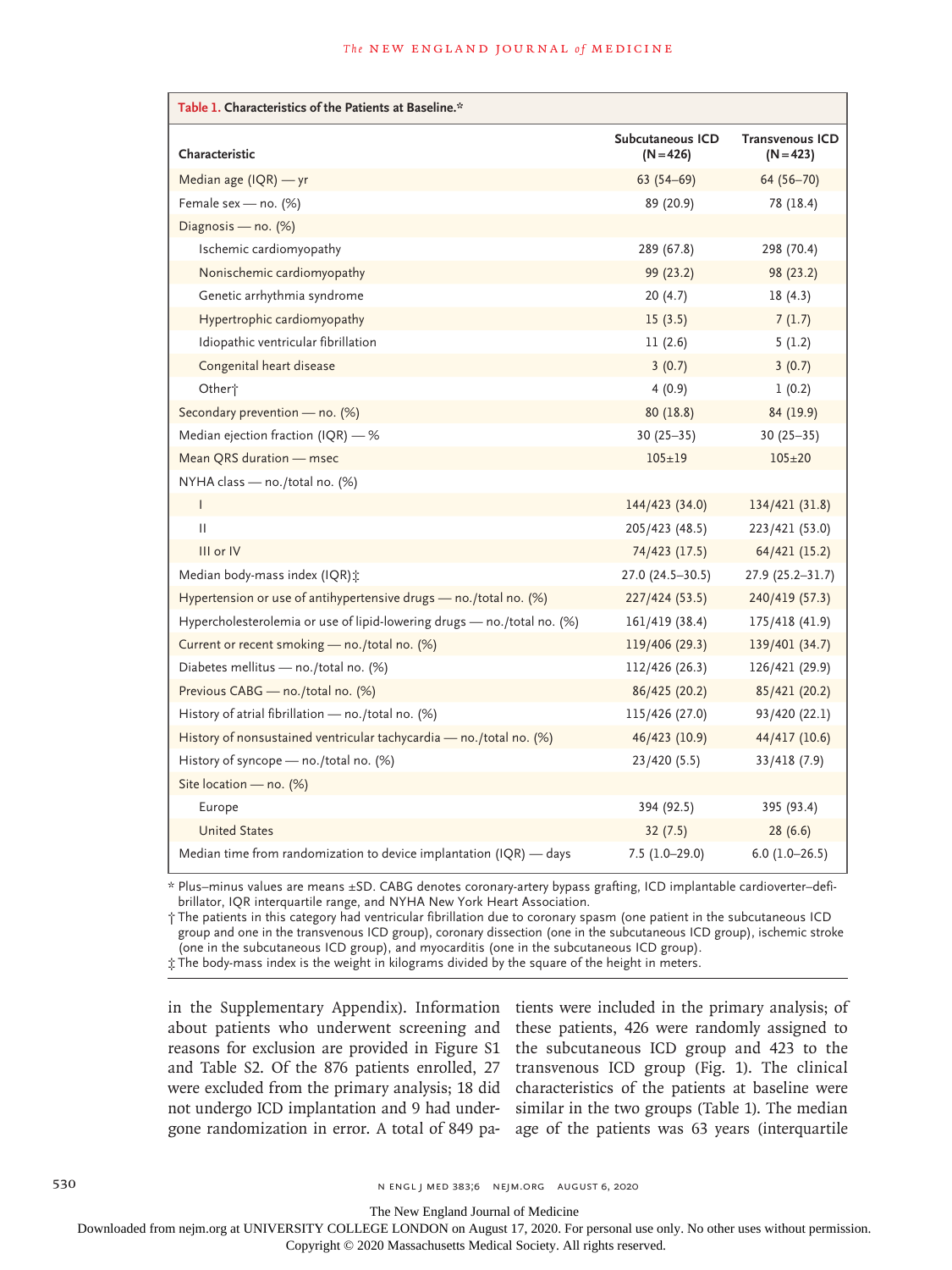range, 55 to 70); 19.7% of the patients were women, and 69.1% had ischemic cardiomyopathy. The median left ventricular ejection fraction was 30%.

Details of the initial implantation procedure are provided in Table S3. Of the patients in the transvenous ICD group, 48 (11.3%) received a dual-chamber device at initial implantation. A total of 10 patients crossed over to the other device without any attempt to implant the assigned device. Five additional patients crossed over shortly after initial implantation, and 14 patients crossed over during follow-up. Details of all the crossovers are provided in Table S4. Details of adherence to the device programming protocol are provided in Table S5.

### **Follow-up and Primary End Point**

Follow-up of the trial was completed on December 1, 2019. A total of 339 patients in the subcutaneous ICD group and 346 patients in the transvenous ICD group had complete follow-up (Fig. 1). The median duration of follow-up was 49.1 months (48.0 months in the subcutaneous ICD group and 50.6 months in the transvenous ICD group). The primary end point occurred in 68 patients in the subcutaneous ICD group and in 68 patients in the transvenous ICD group (48-month Kaplan–Meier estimated cumulative incidence, 15.1% and 15.7%, respectively). The hazard ratio for the primary end point was 0.99 (95% confidence interval [CI], 0.71 to 1.39; noninferiority margin, 1.45;  $P = 0.01$  for noninferiority; P=0.95 for superiority) (Fig. 2A and Table 2).

Device-related complications occurred in 31 patients in the subcutaneous ICD group and in 44 patients in the transvenous ICD group (cumulative incidence, 5.9% and 9.8%, respectively; hazard ratio, 0.69; 95% CI, 0.44 to 1.09) (Fig. 2B). The incidence of complications within the first 30 days was 3.8% in the subcutaneous ICD group and 4.7% in the transvenous ICD group. The incidence of complications related to the ICD lead was lower in the subcutaneous ICD group than in the transvenous ICD group (1.4% vs. 6.6%) (Fig. S2).

Inappropriate shocks occurred in 41 patients in the subcutaneous ICD group and in 29 patients in the transvenous ICD group (cumulative incidence, 9.7% and 7.3%, respectively; hazard ratio, 1.43; 95% CI, 0.89 to 2.30) (Fig. 2C). The first occurrences of inappropriate shocks in the subcutaneous ICD group were most frequently caused by cardiac oversensing (in 58.5% of the patients with an inappropriate shock), whereas inappropriate shocks in the transvenous ICD group were more commonly triggered by supraventricular arrhythmia (in 93.1%) (Table 2). Deviations from the programming protocol at the time of first inappropriate shocks are described in the Supplementary Results section in the Supplementary Appendix; the findings indicated that two episodes of inappropriate shocks in the transvenous ICD group may have been prevented if the prespecified programming had been used.

The findings of the primary analysis were consistent in the as-treated population (Fig. S3). There were no between-group differences in the occurrence of the primary end point across prespecified subgroups (Fig. S4). Results of the competing-risks analyses, multivariable analyses, and sensitivity analyses that account for missing data are provided in Tables S6 through S11.

# **Secondary End Points**

During the course of the trial, 83 patients in the subcutaneous ICD group and 68 patients in the transvenous ICD group died (hazard ratio, 1.23; 95% CI, 0.89 to 1.70) (Table 3 and Fig. S5). Causes of death are presented in Table S12. In each group, 18 patients died suddenly.

Appropriate ICD shocks were more frequent in patients in the subcutaneous ICD group than in those in the transvenous ICD group (19.2% vs. 11.5%; hazard ratio, 1.52; 95% CI, 1.08 to 2.12) (Table 3 and Fig. S6) and included subcutaneous ICD shocks due to oversensing of ventricular tachycardia below the programmed therapy zone in 11 patients. Appropriate antitachycardia pacing was delivered in 12.9% of the patients in the transvenous ICD group and successfully terminated 55% of all treated episodes of ventricular tachycardia. A total of 5 patients in the subcutaneous ICD group underwent implantation of a transvenous device for pacing for the treatment of bradycardia. There were no between-group differences in the cumulative incidence of major adverse cardiac events, hospitalization for heart failure, or total crossovers (Table 3), although there were numerically more crossovers during follow-up (shortly after the implantation attempt or later in follow-up) from the subcutaneous ICD to the transvenous ICD (14 patients) than vice versa (5 patients).

The New England Journal of Medicine

Downloaded from nejm.org at UNIVERSITY COLLEGE LONDON on August 17, 2020. For personal use only. No other uses without permission.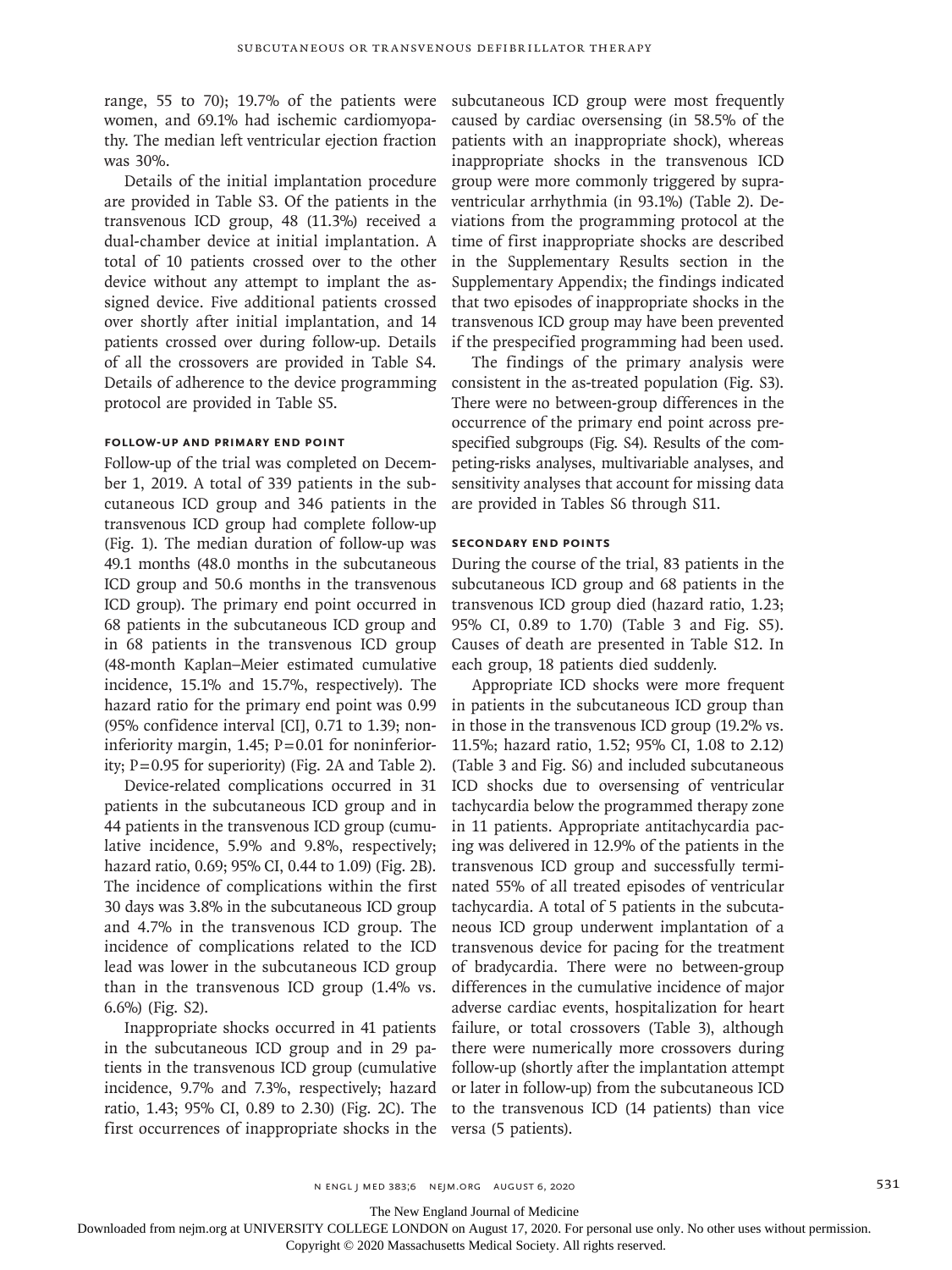

# **Figure 2. Time-to-First-Event Curves for the Primary End Point and Its Components.**

Shown is the cumulative incidence of the first occurrence of the composite primary end point (Panel A) and its components, the first device-related complication (Panel B) and the first inappropriate shock (Panel C). Hazard ratios were derived from Cox regressions and indicate the relative risk (subcutaneous ICD vs. transvenous ICD) of the end point. The 95% confidence intervals were not adjusted for multiple comparisons and therefore should not be used to infer definitive treatment effects. Insets show the same data on an enlarged y axis.

#### Discussion

In this trial, we found that the subcutaneous ICD was noninferior to the transvenous ICD with respect to device-related complications or inappropriate shocks in patients with an indication for defibrillator therapy but with no indication for pacing. The results were consistent in several sensitivity analyses and subgroup analyses. We observed equal numbers of sudden cardiac deaths in the two groups, but there were numerically more deaths from other causes in the subcutaneous ICD group than in the transvenous ICD group.

With respect to the two components of the primary outcome, there was a higher cumulative incidence of device-related complications in the transvenous ICD group and a higher cumulative incidence of inappropriate shocks in the subcutaneous ICD group, although the trial was not powered for these comparisons. Perspectives may vary among physicians and patients about which component poses a heavier burden: whereas complications are associated primarily with physical distress, ICD shocks can have profound psychological implications.<sup>13</sup>

The overall incidence of complications in this trial was as anticipated and was similar to that in previous studies.4,14,15 Fewer lead-related complications (including infection, perforation, lead dislodgement, and lead dysfunction) and subsequent surgical reinterventions occurred in the subcutaneous ICD group than in the transvenous ICD group, but this effect was counterbalanced by more frequent pocket hematomas with the subcutaneous ICD. The use of general anesthesia and defibrillation testing was much greater with the subcutaneous ICD than with the

532 **N ENGL J MED 383;6 NEIM.ORG AUGUST 6, 2020** 

The New England Journal of Medicine

Downloaded from nejm.org at UNIVERSITY COLLEGE LONDON on August 17, 2020. For personal use only. No other uses without permission.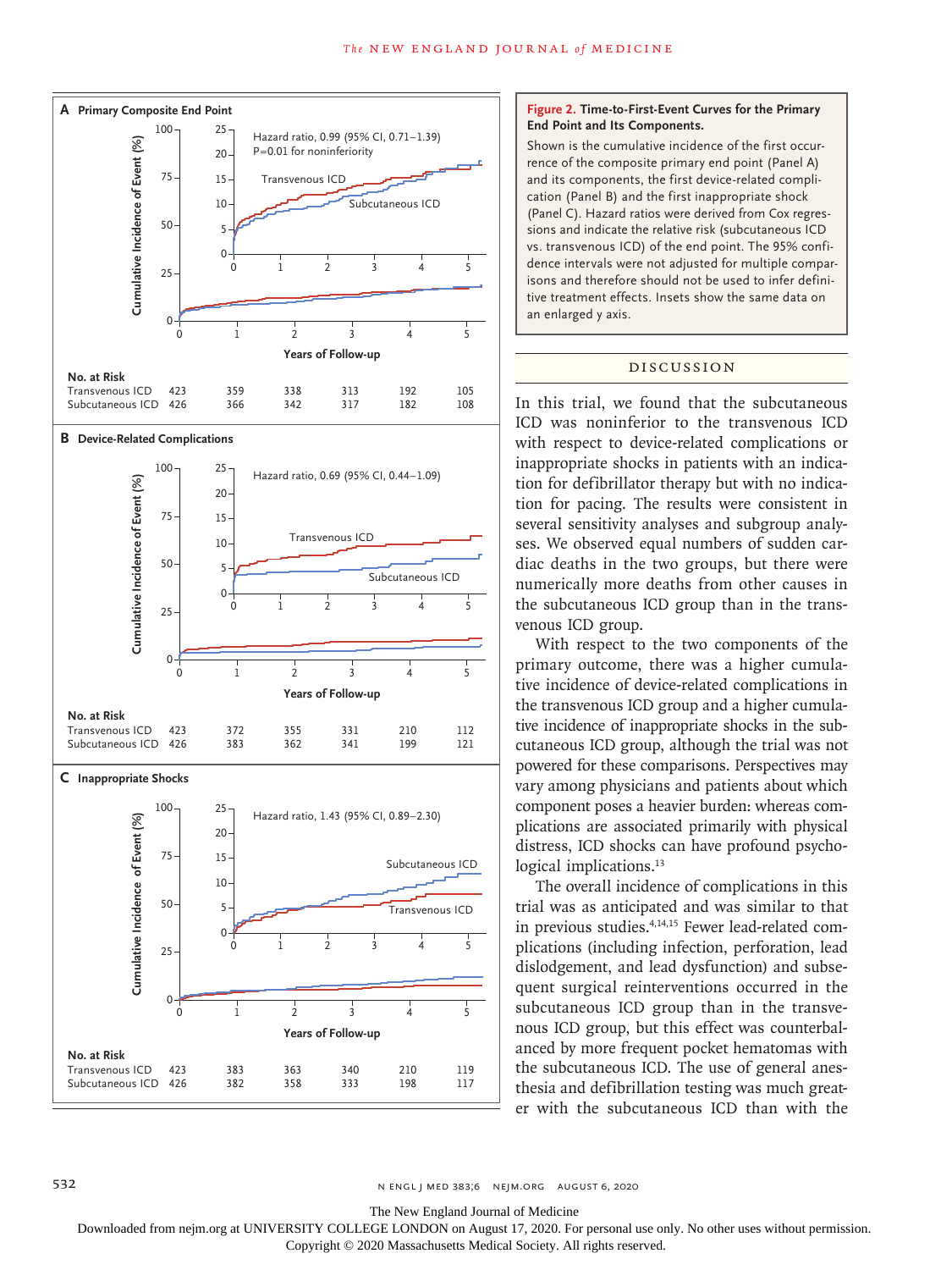| Table 2. Primary Composite End Point.*                         |                                 |                                       |                                  |
|----------------------------------------------------------------|---------------------------------|---------------------------------------|----------------------------------|
| End point                                                      | Subcutaneous ICD<br>$(N = 426)$ | <b>Transvenous ICD</b><br>$(N = 423)$ | <b>Hazard Ratio</b><br>(95% CI)  |
| Primary composite end point - no. (%)                          | 68 (15.1)                       | 68 (15.7)                             | $0.99(0.71 - 1.39)$ <sup>+</sup> |
| Components of primary end point                                |                                 |                                       |                                  |
| Device-related complication - no. (%)                          | 31(5.9)                         | 44 (9.8)                              | $0.69(0.44 - 1.09)$              |
| Infection - no.;                                               | $\overline{4}$                  | 8                                     |                                  |
| Bleeding - no.                                                 | 8                               | $\overline{2}$                        |                                  |
| Thrombotic event - no.                                         | 1                               | $\overline{2}$                        |                                  |
| Pneumothorax - no.                                             | $\Omega$                        | $\overline{4}$                        |                                  |
| Lead perforation - no.                                         | $\Omega$                        | $\overline{4}$                        |                                  |
| Tamponade - no.                                                | $\Omega$                        | $\overline{2}$                        |                                  |
| Lead repositioning - no.                                       | $\overline{2}$                  | $\overline{7}$                        |                                  |
| Other lead or device complication - no.                        | 19                              | 20                                    |                                  |
| Lead replacement <sub>s</sub>                                  | 3                               | 9                                     |                                  |
| Device malfunction                                             | $\overline{4}$                  | 6                                     |                                  |
| Sensing issues                                                 | 4                               | $\Omega$                              |                                  |
| Pacing indication                                              | 5                               | 1                                     |                                  |
| Implantation failure                                           | $\mathbf 0$                     | 3                                     |                                  |
| Defibrillation test failure**                                  | $\overline{3}$                  | $\mathbf{0}$                          |                                  |
| Pain or discomfort                                             | $\overline{2}$                  | $\overline{3}$                        |                                  |
| Inappropriate shock - no. (%) $\uparrow\uparrow$               | 41(9.7)                         | 29(7.3)                               | $1.43(0.89 - 2.30)$              |
| Atrial fibrillation or supraventricular tachycardia<br>$-$ no. | 11                              | 27                                    |                                  |
| Cardiac oversensing - no. ##                                   | 24                              | $\overline{2}$                        |                                  |
| Noncardiac oversensing - no. SS                                | 8                               | $\mathbf 0$                           |                                  |

Percentages are 4-year cumulative incidences based on Kaplan–Meier estimates in time-to-first-event analyses. Multiple end points could occur in one patient; only the first end point was included in the estimation of the cumulative incidence. For all end points, the sample included all the patients in the trial group. The widths of the 95% confidence intervals have not been adjusted for multiplicity and therefore should not be used to infer definitive treatment effects.

† P=0.01 for noninferiority; P=0.95 for superiority.

‡ This category included lead-related infections in one patient in the subcutaneous ICD group and in five in the transvenous ICD group.

This end point was included in the composite end point "lead-related complications" (Fig. S2).

In the subcutaneous ICD group, lead replacements were due to dislocation in two patients and to myopotential oversensing in one. In the transvenous ICD group, lead replacements were due to lead dysfunction in six patients and to lead dislodgement in three.

In the subcutaneous ICD group, three patients received a pacemaker, one received a cardiac-resynchronization therapy device with a defibrillator (CRT-D), and one crossed over to transvenous ICD therapy — all for pacing for the treatment of bradycardia. In the patient in the transvenous ICD group who had previously crossed over to subcutaneous ICD therapy, sick-sinus syndrome later developed, for which a pacemaker was implanted.

\*\* This category included defibrillator test failures that led to surgical reintervention.

†† The subcutaneous ICD sensing filter (SMART Pass) was not activated or was unavailable in 78% of the first inappropriate shocks in the subcutaneous ICD group.

‡‡ This category included T-wave and P-wave oversensing and includes shock on atrial fibrillation or supraventricular tachycardia below the detection limit in five patients in the subcutaneous ICD group.

This category included myopotential and noise oversensing.

transvenous ICD. Longer-term follow-up of this with the transvenous  $ICD<sup>16</sup>$  and because battery cohort will be important because the incidence longevity is a limiting factor for the subcutaneof lead-related complications increases over time ous ICD.<sup>17</sup>

The New England Journal of Medicine

Downloaded from nejm.org at UNIVERSITY COLLEGE LONDON on August 17, 2020. For personal use only. No other uses without permission.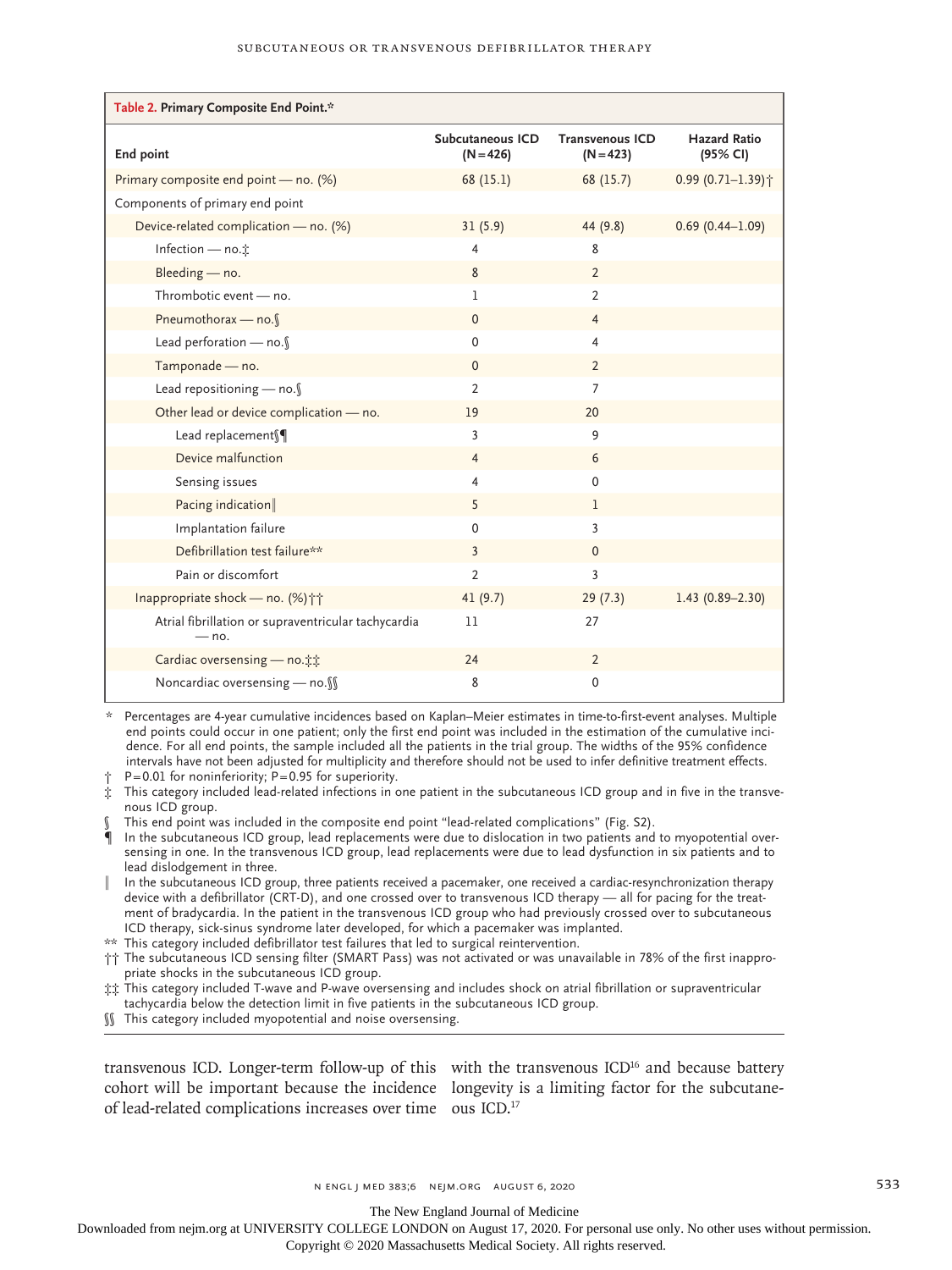| Table 3. Secondary End Points.*                              |                                 |                                       |                                 |
|--------------------------------------------------------------|---------------------------------|---------------------------------------|---------------------------------|
| <b>End Point</b>                                             | Subcutaneous ICD<br>$(N = 426)$ | <b>Transvenous ICD</b><br>$(N = 423)$ | <b>Hazard Ratio</b><br>(95% CI) |
| Death from any cause - no. (%)                               | 83(16.4)                        | 68 (13.1)                             | $1.23(0.89 - 1.70)$             |
| Sudden cardiac death - no.;                                  | 18                              | 18                                    |                                 |
| Death from other cardiovascular causes - no.                 | 34                              | 28                                    |                                 |
| Death from noncardiovascular causes - no.                    | 31                              | 22                                    |                                 |
| Appropriate shock therapy — no. $(\%)$                       | 83(19.2)                        | 57 (11.5)                             | $1.52(1.08 - 2.12)$             |
| Ventricular fibrillation - no.                               | 32                              | 22                                    |                                 |
| Ventricular tachycardia within therapy zone - no.            | 57                              | 41                                    |                                 |
| Ventricular tachycardia below therapy zone $-$ no. $\dot{x}$ | 11                              | $\Omega$                              |                                 |
| Antitachycardia pacing - no. (%) \                           |                                 |                                       |                                 |
| Appropriate                                                  | 6(0.6)                          | 54 (12.9)                             |                                 |
| Inappropriate                                                | 1(0.3)                          | 30(7.2)                               |                                 |
| Major adverse cardiac event - no. (%)                        | 64 (13.3)                       | 80 (16.4)                             | $0.80(0.57 - 1.11)$             |
| Hospitalization for heart failure - no. (%)                  | 79 (17.4)                       | 74 (16.1)                             | $1.08(0.79 - 1.49)$             |
| Crossover to other study device - no. (%)                    | 18(4.3)                         | 11(2.7)                               | $1.64(0.77 - 3.47)$             |
| Before initial implantation - no.                            | $\overline{4}$                  | 6                                     |                                 |
| During implantation or follow-up - no.                       | 14                              | 5                                     |                                 |
| Upgrade to CRT-D — no. $(\%)$                                | 16(3.5)                         | 21(4.2)                               |                                 |

\* Percentages are 4-year cumulative incidences based on Kaplan–Meier estimates in time-to-first-event analyses. For all end points, the sample included all the patients in the trial group. The widths of the 95% confidence intervals were not adjusted for multiplicity and therefore should not be used to infer definitive treatment effects.

† This category included death from unexplained causes.

‡ These shocks were delivered on ventricular tachycardia below the programmed therapy limit with oversensing of cardiac signals. The sensing filter (SMART Pass) was not activated or was unavailable in 91% of the first occurrences of such events.

§ Patients who received antitachycardia pacing in the subcutaneous ICD group had previously crossed over to transvenous ICD therapy or had received a CRT-D.

Patients with a subcutaneous ICD had a higher risk of inappropriate shock than anticipated; the shocks were most frequently precipitated by oversensing of cardiac signals (predominantly T waves) and noncardiac signals. Although shocks on supraventricular arrhythmias can generally be managed with device reprogramming or medication, shocks caused by cardiac or noncardiac oversensing are less modifiable. However, a sensing filter that attenuates oversensing, which resulted in a 50% reduction of first inappropriate shocks in an earlier study, was introduced in a later stage of the trial.<sup>18</sup> This filter was unavailable or not activated in the majority (78%) of patients with a subcutaneous ICD during their first inappropriate shock. Therefore, this trial could not assess the potential benefit of the sensing filter. Such changes to

device technology may improve the future performance of the subcutaneous ICD.

We observed a higher cumulative incidence of appropriate shocks with the subcutaneous ICD than with the transvenous ICD, which was, for the most part, explained by the inability of the subcutaneous ICD to deliver antitachycardia pacing. Antitachycardia pacing terminated ventricular tachycardia in more than half the pacing attempts with the transvenous ICD. In addition, the sensing of the subcutaneous ICD, which is based on morphologic features, can result in double-counting of slow ventricular tachycardia occurring at a rate below the programmed therapy zone, thus causing the sensed rate (if both QRS complexes and T waves are counted) to exceed the therapy threshold. According to the end-point definition, which was based on earlier

534 n engl j med 383;6 nejm.org August 6, 2020

The New England Journal of Medicine

Downloaded from nejm.org at UNIVERSITY COLLEGE LONDON on August 17, 2020. For personal use only. No other uses without permission.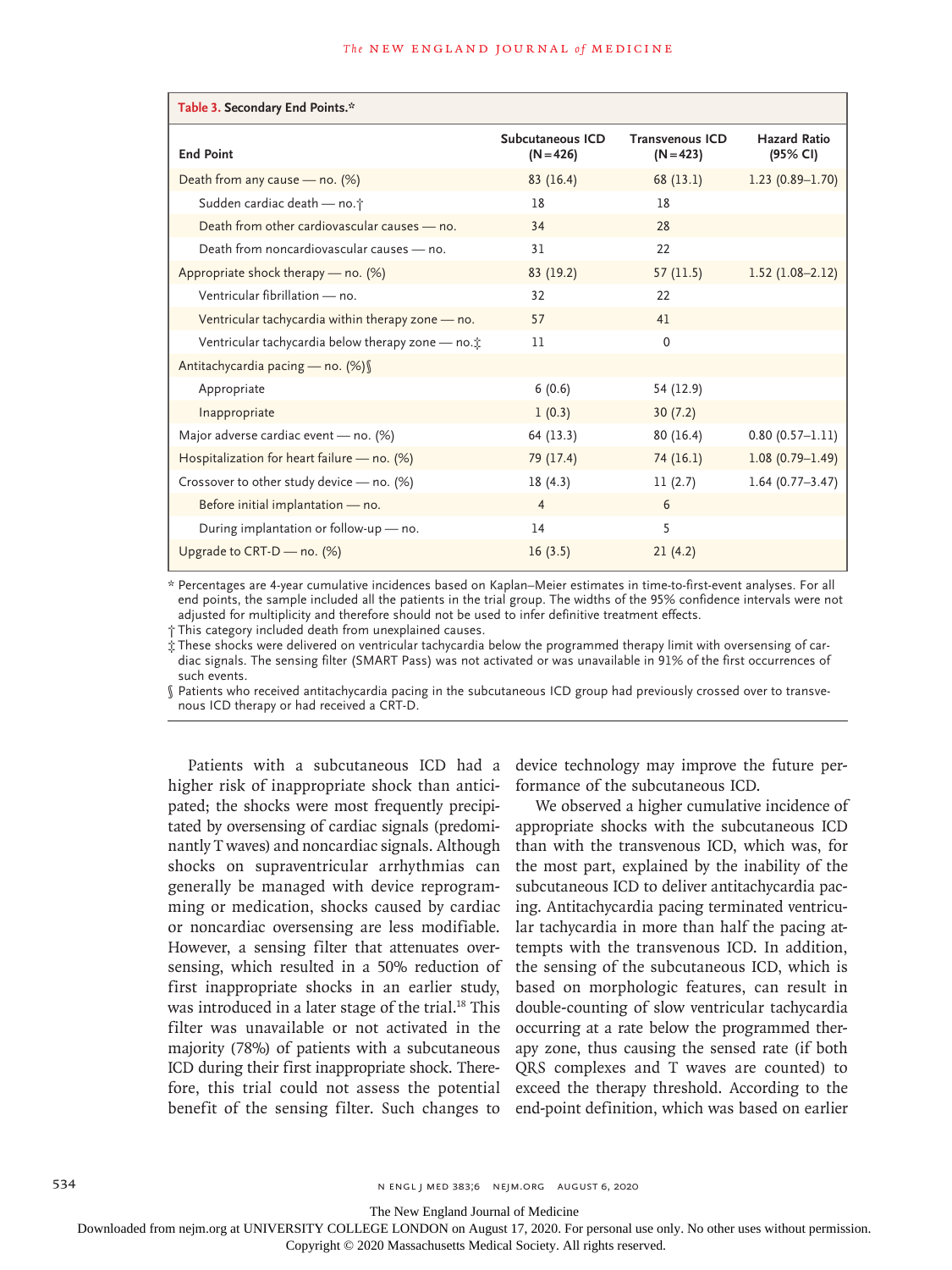ICD trials, these shocks were classified as appropriate but — although occasionally clinically desirable — could be considered to be unnecessary.19,20

This trial has several limitations. First, the members of the clinical-events committee were aware of the trial-group assignments. Second, device technology evolved throughout the trial, and practitioners who performed the implantations had less experience with the subcutaneous ICD than with the transvenous ICD, which could have affected clinical outcomes. Third, screening data were incomplete, and thus selection bias could not be ruled out. Fourth, 27 patients were excluded before device implantation, 38 patients were lost to follow-up, and 126 patients died before having a primary end-point event. However, sensitivity analyses yielded consistent results. Fifth, it is debatable whether the magnitude of the possible between-group difference as reflected by the noninferiority margin is clinically acceptable. Finally, the median follow-up of 48 months was too limited to provide information on chronic complications. Long-term followup is therefore warranted and is ongoing.

The results of our trial showed that among patients with an indication for ICD therapy but not for pacing therapy, the subcutaneous ICD was noninferior to the transvenous ICD with respect to the cumulative incidence of the primary end point of device-related complications or inappropriate shocks.

Supported by Boston Scientific.

Dr. Knops reports receiving consulting fees from Boston Scientific, Abbott, and Medtronic; Dr. Delnoy, receiving grant

support from Abbott, Boston Scientific, Medtronic, Biotronik, MicroPort, and Cook Medical; Dr. Boersma, receiving grant support, paid to his institution, from Boston Scientific, serving as a primary investigator of the UNTOUCHED S-ICD (Understanding Outcomes with the EMBLEM S-ICD in Primary Prevention Patients with Low EF Study), and serving on a steering committee for the EMPOWER trial, the PRAETORIAN DFT (Prospective Randomized Comparative Trial of Subcutaneous Implantable Cardioverter–Defibrillator Implantation with and without Defibrillation Testing) trial, the ASE (Acute Feasibility Investigation of a New S-ICD Electrode Arrangement for Reduction of Defibrillation Energies) trial, and the EFFORTLESS S-ICD (Evaluation of Factors Impacting Clinical Outcome and Cost Effectiveness of the S-ICD) trial; Dr. Kuschyk, receiving consulting fees and lecture fees from Boston Scientific; Dr. El-Chami, receiving consulting fees from Boston Scientific and Medtronic; Dr. Bonnemeier, receiving grant support from Boston Scientific, Medtronic, and Sorin Group; Dr. Behr, receiving grant support from Boston Scientific; Dr. Mittal, receiving consulting fees and advisory board fees from Boston Scientific; Dr. Richter, receiving grant support, paid to Heart Center Leipzig–Leipzig Heart Institute, from Boston Scientific and grant support, paid to his institution, from Abbott and Biotronik; Dr. de Groot, receiving grant support from Abbott, AtriCure, and Boston Scientific, grant support and lecture fees from Medtronic, Bayer, and Daiichi Sankyo, consulting fees from Atrian Medical, Novartis, and Servier, and lecture fees from Johnson & Johnson; Ms. Kooiman, receiving consulting fees from Boston Scientific and Biotronik; Dr. Lambiase, receiving grant support and lecture fees from Boston Scientific, Abbott, and Medtronic; Dr. Vernooy, receiving grant support, paid to the Cardiovascular Research Institute Maastricht, from Medtronic, Abbott, and Biotronik; Dr. Alings, receiving consulting fees from Bayer, Boehringer Ingelheim, Bristol-Myers Squibb, Daiichi Sankyo, Pfizer, Sanofi, and Portola Pharmaceuticals; Dr. Betts, receiving lecture fees from Boston Scientific; Dr. Burke, receiving grant support, consulting fees, and lecture fees from Boston Scientific and consulting fees from and equity in AtaCor Medical; and Dr. Wright, receiving grant support from Boston Scientific and consulting fees and lecture fees from Medtronic. No other potential conflict of interest relevant to this article was reported.

Disclosure forms provided by the authors are available with the full text of this article at NEJM.org.

We thank the patients who participated in this trial; Aeilko H. Zwinderman, Ph.D., for assistance in performing the statistical analyses; the members of the clinical-events committee for adjudicating all events; and the members of the data and safety monitoring board for contributions to the conduct of this trial.

#### **Appendix**

The authors' full names and academic degrees are as follows: Reinoud E. Knops, M.D., Ph.D., Louise R.A. Olde Nordkamp, M.D., Ph.D., Peter-Paul H.M. Delnoy, M.D., Ph.D., Lucas V.A. Boersma, M.D., Ph.D., Jürgen Kuschyk, M.D., Mikhael F. El-Chami, M.D., Hendrik Bonnemeier, M.D., Ph.D., Elijah R. Behr, M.D., Tom F. Brouwer, M.D., Ph.D., Stefan Kääb, M.D., Ph.D., Suneet Mittal, M.D., Anne-Floor B.E. Quast, M.D., Ph.D., Lonneke Smeding, Ph.D., Willeke van der Stuijt, M.D., Anouk de Weger, M.Sc., Koen C. de Wilde, M.D., Nick R. Bijsterveld, M.D., Ph.D., Sergio Richter, M.D., Marc A. Brouwer, M.D., Ph.D., Joris R. de Groot, M.D., Ph.D., Kirsten M. Kooiman, M.P.A., Pier D. Lambiase, M.D., Ph.D., Petr Neuzil, M.D., Ph.D., Kevin Vernooy, M.D., Ph.D., Marco Alings, M.D., Ph.D., Tim R. Betts, M.D., Ph.D., Frank A.L.E. Bracke, M.D., Ph.D., Martin C. Burke, D.O., Jonas S.S.G. de Jong, M.D., Ph.D., David J. Wright, M.D., Jan G.P. Tijssen, Ph.D., and Arthur A.M. Wilde, M.D., Ph.D.

The authors' affiliations are as follows: the Heart Center, Department of Clinical and Experimental Cardiology, Amsterdam Cardiovascular Sciences, Amsterdam University Medical Centers, University of Amsterdam (R.E.K., L.R.A.O.N., L.V.A.B., T.F.B., A.-F.B.E.Q., L.S., W.S., A.W., K.C.W., J.R.G., K.M.K., M.C.B., J.G.P.T., A.A.M.W.), ERN GUARD-Heart (E.R.B., P.D.L., A.A.M.W.), and the Department of Cardiology, OLVG (J.S.S.G.J.), Amsterdam, the Department of Cardiology, Isala Heart Centre, Zwolle (P.-P.H.M.D.), the Department of Cardiology, St. Antonius Hospital, Nieuwegein (L.V.A.B.), the Department of Cardiology, Flevoziekenhuis, Almere (N.R.B.), the Department of Cardiology, Radboud University Medical Center, Nijmegen (M.A.B.), the Department of Cardiology, Cardiovascular Research Institute Maastricht, Maastricht University Medical Center, Maastricht (K.V.), the Department of Cardiology, Amphia Hospital, Breda (M.A.), Werkgroep Cardiologische Centra Nederland, Utrecht (M.A.), and the Department of Electrophysiology, Catharina Hospital, Eindhoven (F.A.L.E.B.) — all in the Netherlands; the First Department of Medicine–Cardiology, University Medical Center

The New England Journal of Medicine

Downloaded from nejm.org at UNIVERSITY COLLEGE LONDON on August 17, 2020. For personal use only. No other uses without permission.

A data sharing statement provided by the authors is available with the full text of this article at NEJM.org.